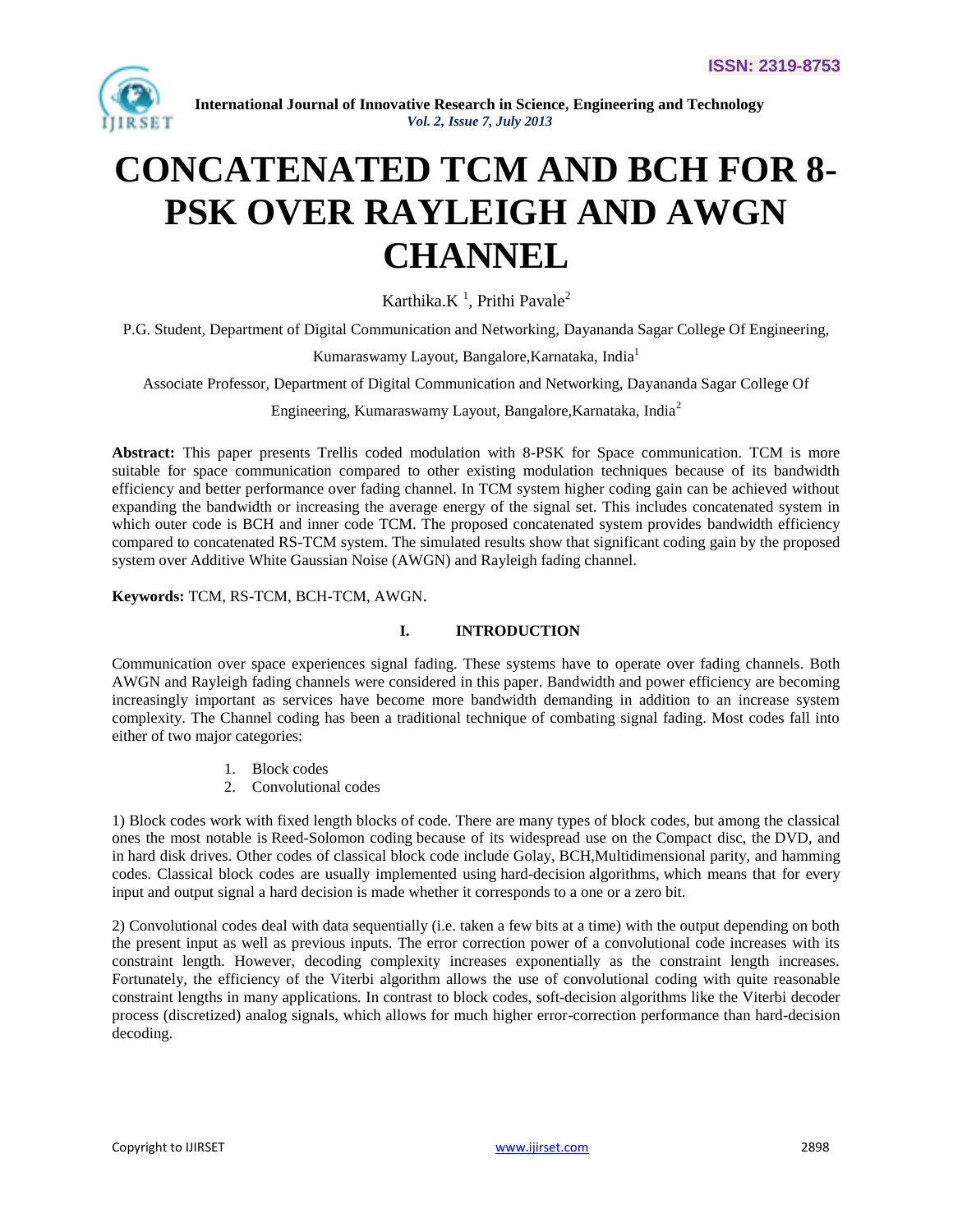

## **II. CONCATENATED CODES**

In [coding theory,](http://en.wikipedia.org/wiki/Coding_theory) combination of an inner code and an outer code forms aclass of error correcting codes known as concatenated codes. They are conceived in 1966 by Dave Forney. These codes have two advantages, that is decreasing error probability with increasing block length and polynomial time decoding complexity. Concatenated codes became widely used in space communications in the 1970s.



Fig 1: Block diagram of Concatenated codes

Natural concepts for a decoding algorithm for concatenated codes is to first decode the inner code and then the outer codes. Typically, the inner code is not a block code but a [soft-decision](http://en.wikipedia.org/wiki/Soft-decision_decoder) [convolutional-](http://en.wikipedia.org/wiki/Convolutional_code)decoded code with a short constraint length. For the outer code, a longer hard-decision block code, frequently [Reed Solomon](http://en.wikipedia.org/wiki/Reed_Solomon) with 8-bit symbols is selected.

## **III. CONCATENATED BCH-TCM WITH 8PSK**

The block diagram of the proposed concatenated scheme is shown in figure 2.

BCH codes form a class of [cyclic](http://en.wikipedia.org/wiki/Cyclic_code) [error-correcting codes](http://en.wikipedia.org/wiki/Error_detection_and_correction) that are constructed using [finite fields.](http://en.wikipedia.org/wiki/Finite_fields) BCH codes were invented in 1959 by [Hocquenghem,](http://en.wikipedia.org/wiki/Alexis_Hocquenghem) and independently in 1960 by [Bose](http://en.wikipedia.org/wiki/Raj_Chandra_Bose) and [Ray-Chaudhuri.](http://en.wikipedia.org/wiki/D.K._Ray-Chaudhuri) The abbreviation BCH comprises the initials of these inventors' names.One of the key features of BCH codes is that during code design, there is a precise control over the number of symbol errors correctable by the code. In particular, it is possible to design binary BCH codes that can correct multiple bit errors. Another advantage of BCH codes is the ease with which they can be decoded, namely, via an [algebraic](http://en.wikipedia.org/wiki/Abstract_algebra) method known as [syndrome decoding.](http://en.wikipedia.org/wiki/Syndrome_decoding)

In communications, Trellis-coded modulation is applied to solve the conflict of utility efficiency between transmission power and channel bandwidth. TCM is used for data communication with the purpose of gaining noise immunity over uncoded transmission without changing the data rate. The use of TCM also improves system reliability without increasing transmitting power and required channel bandwidth.Trellis Coded Modulation (TCM), pioneered by Ungerboeck has received widespread interest as a bandwidth efficient forward error correction scheme. It has been discovered in the late 1970s and is now used in many systems for modern information transmission, especially in modems. The basic concept of the Trellis Coded Modulation technique is to perform coding onto an expanded modulation signal set. Coding is used to form structured signal sequences with large minimum Euclidean distance.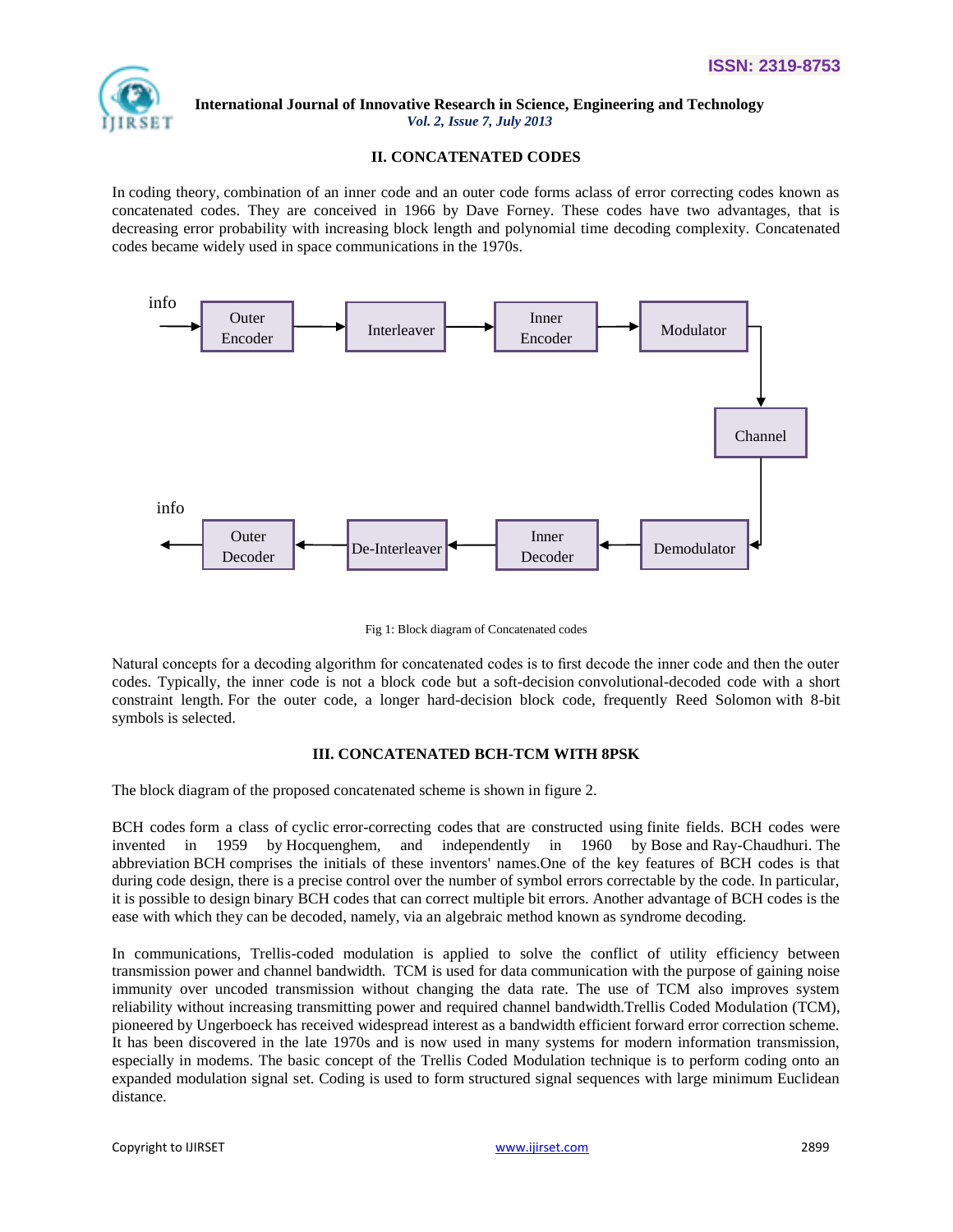



Fig 2 : Concatenated BCH and TCM with 8PSK modulation

The TCM coding process utilizes signal mapping combining error-correcting coding with modulation. The mapping by the set partitioning technique provides a combination of digital signals used in the modulation. This technique increases the minimum Euclidean distance between the pairs of coded signals; hence the loss from the expansion of the signal set is easily overcome and a significant coding gain is achieved with ECC. This is the reason why TCM technique does not violate the basic trade-off principle between power, bandwidth, and error probability. Therefore, in a bandwidth-limited communication system, without bandwidth enlargement, the redundancy bits are introduced into the signal to achieve good performance of coding gain through the TCM codes.

# **IV. SIMULATION RESULTS AND PERFORMANCE COMPARISON**

The performance of concatenated (BCH-TCM) encoder for 8-PSK modulation over AWGN and Rayleigh fading channel were evaluated. Figure 3 shows the Simulated results of BCH-TCM with 8PSK modulation in AWGN channel. Figure indicates that BCH-TCM can only achieve BER of 10-5 with Eb/N0 of 6 dB compared to about 12.8 dB needed for uncoded 4-PSK in AWGN channel.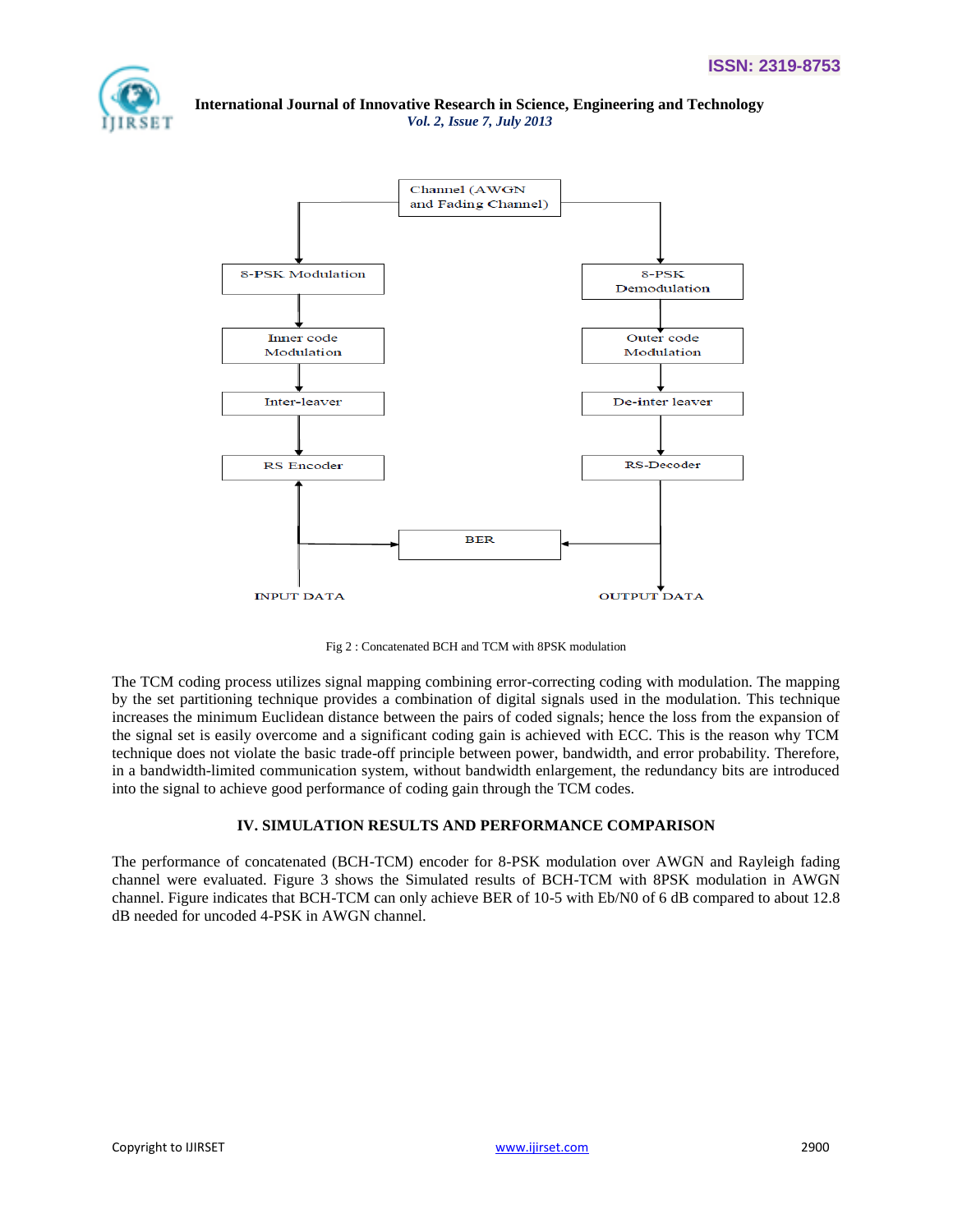



#### SNR Vs BER plot for BCH-TCM CODING with 8PSK Modualtion in AWGN Channel

Fig 3: simulated results of BCH-TCM with 8 PSK modulation in AWGN channel.



SNR Vs BER plot for BCH-TCM CODING with 8PSK Modualtion in rayleigh Channel

Fig 4: Simulated results of BCH-TCM with 8 PSK modulation in Rayleigh channel channel.

Figure 4 shows the Simulated results of BCH-TCM with 8PSK modulation in Rayleigh channel. Figure indicates that BCH-TCM can only achieve BER of 10<sup>-4</sup> with Eb/N0 of 13.5 dB compared to about 35 dB needed for uncoded 4-PSK in AWGN channel.

Copyright to IJIRSET [www.ijirset.com](http://www.ijirset.com/) 2901